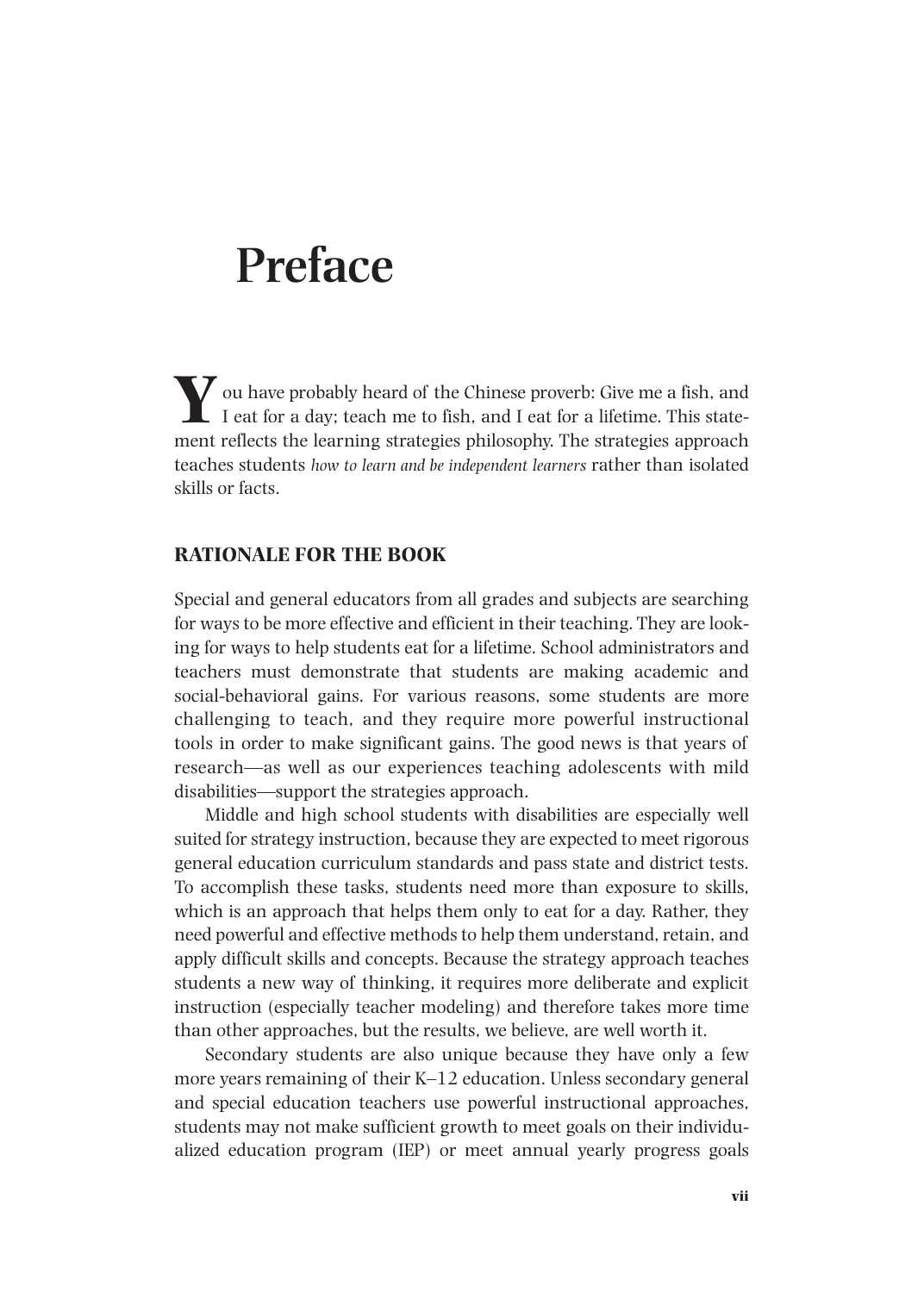#### **viii** • **Strategy Instruction for Middle and Secondary Students**

under the Elementary and Secondary Education Act (ESEA) / No Child Left Behind Act of 2001 (NCLB). Further, without an approach that emphasizes independent learning, students are at a higher risk for dropping out of school and accepting and maintaining entry-level jobs over the course of their lifetime.

In addition to identifying a need for powerful instructional strategies, researchers have questioned existing instructional practices at the secondary level. One concern is that resource rooms often function as modified study halls, where students primarily complete homework for their general education classes. This often leaves little time for strategy instruction. Admittedly, students need support to maintain satisfactory progress in their general education classes. The challenge (and not an easy one) is for special educators to find the balance between helping students with their class work and teaching them strategies that help them become more independent in those classes and with future tasks.

Researchers have also noted confusion about the secondary special education teacher's role in co-taught classrooms. Many secondary special education co-teachers function as assistants in general education classrooms because they have not mastered the content to assume instructional parity with their general education co-teaching partner. The one-teach one-assist model is the most frequently used yet least effective co-teaching approach. This model often does not expose students to powerful instructional strategies. In contrast, special educators in co-taught general education classes can establish themselves as strategy experts by teaching efficient and effective learning, organizational, study, or behavioral strategies to all students in the class.

### **HOW TO USE THIS BOOK**

With these thoughts in mind, we present this practical book on instructional strategies for secondary (middle and high school) students with mild disabilities. The first two chapters provide the context and background for teaching secondary special education. Chapter 1 introduces the array of instructional approaches used by secondary special educators. Of the approaches discussed in Chapter 1, the strategies approach is the focus of Chapter 2 because many experts in the field recommend this approach for initial skill instruction. Strategy instruction is the focus of this book.

The remaining chapters are of two kinds: assessment chapters and methods/strategies chapters. Using case studies and the strategies approach, each assessment chapter connects student informal assessment